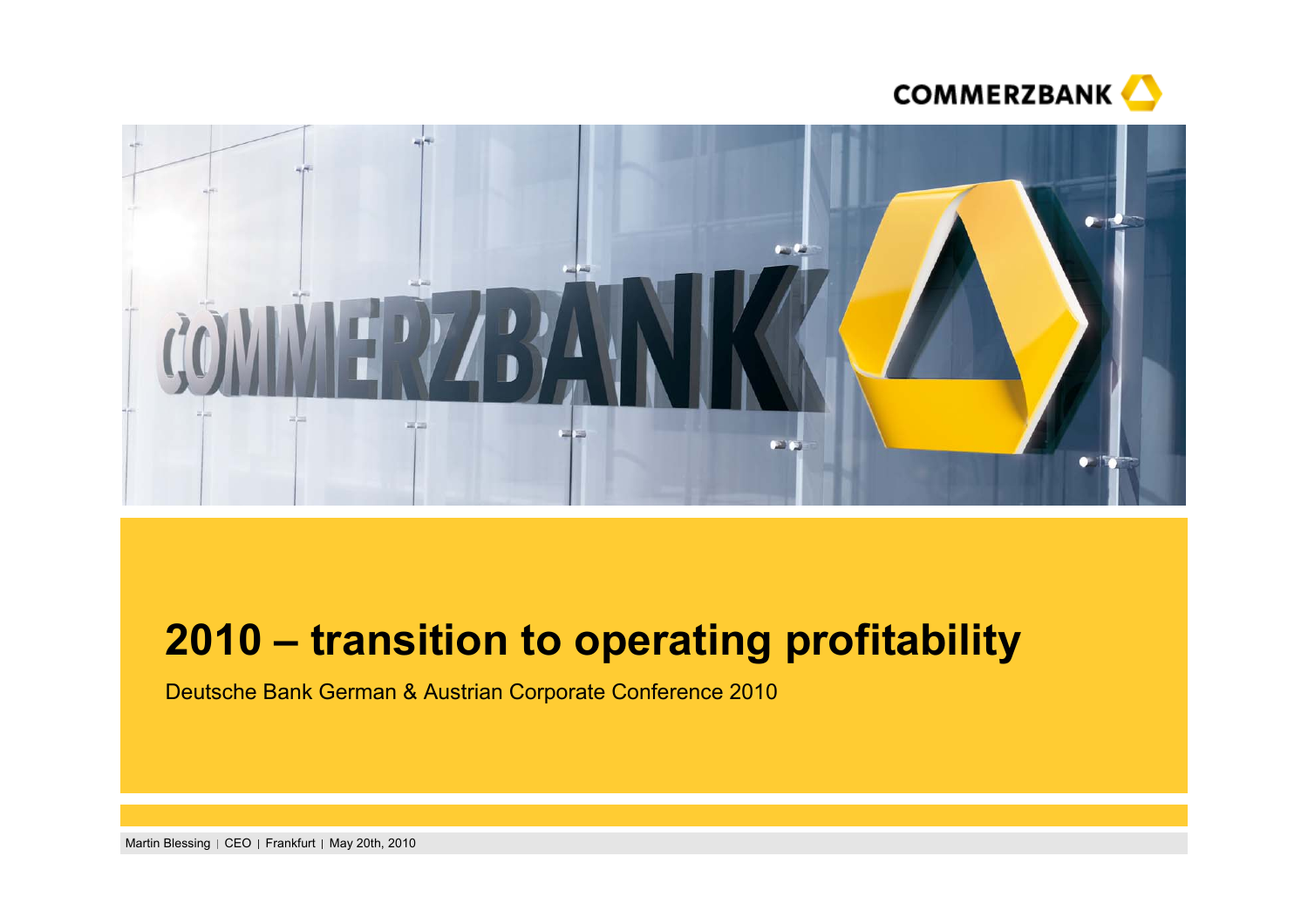

### **Good start into 2010**

Strong results with a net profit of €708m

Core bank profitable in all operating segments, main contributors Mittelstandsbank and C&M

Very strong trading profit of €850m in the wake of favourable markets

De-risking: significant reduction of PRU exposure and ABF with further focus on core markets

**Commerzbank has reached another milestone of its Roadmap 2012**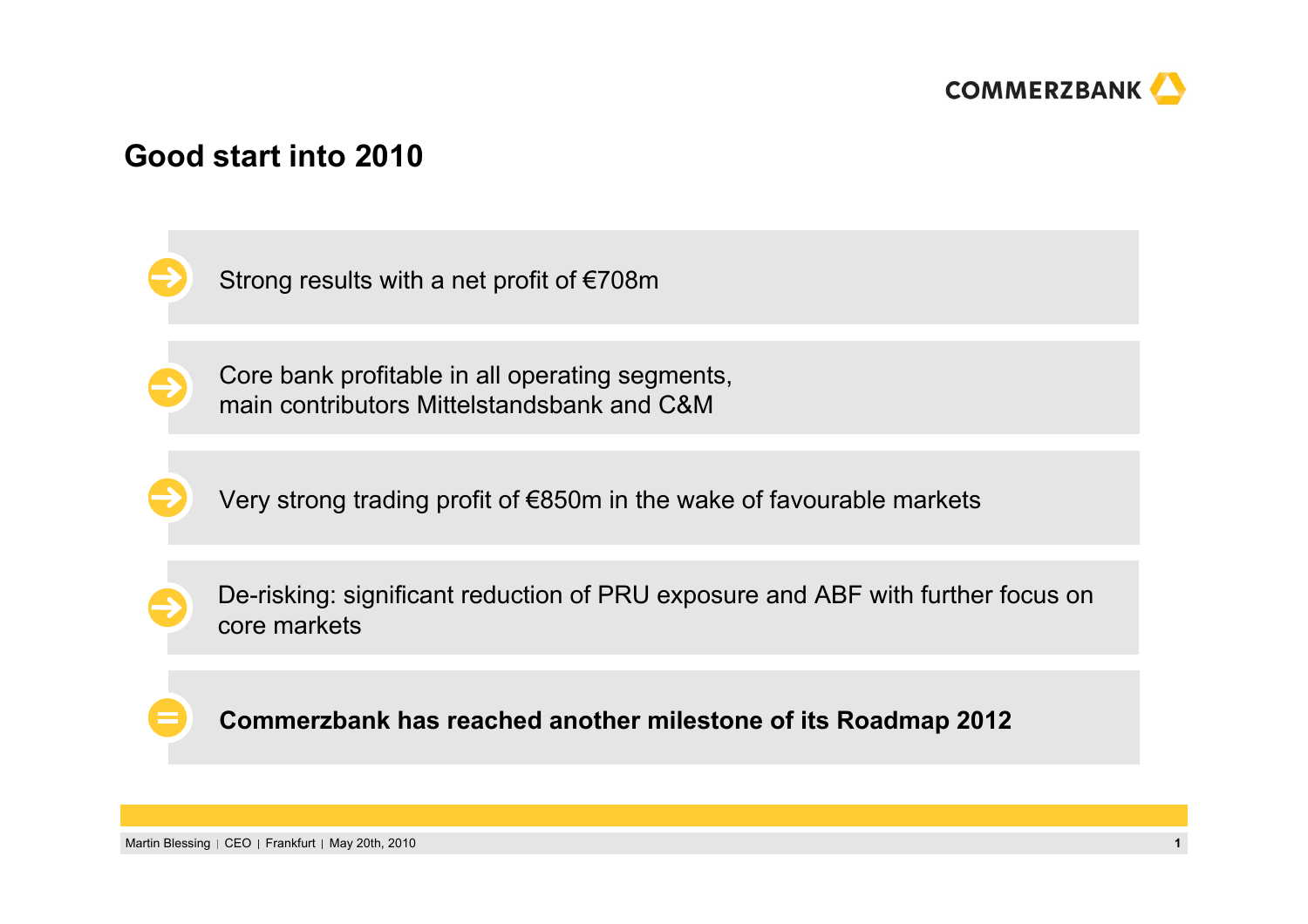

### **Highlights: Q1 supported by strong revenues and reduced LLPs**

|                             | Q1 2010 | Q4 2009  | vs Q4 2009 | Q1 2009* | <b>vs Q1</b><br>2009 |
|-----------------------------|---------|----------|------------|----------|----------------------|
| Revenues <sup>1</sup>       | 3,624   | 2,146    | $+1,478$   | 2,330    | $+1,294$             |
| <b>Loan Loss Provisions</b> | $-644$  | $-1,324$ | +680       | $-844$   | $+200$               |
| <b>Operating expenses</b>   | 2,209   | 2,396    | $-187$     | 2,081    | $+128$               |
| <b>Operating profit</b>     | 771     | $-1,574$ | $+2,345$   | $-595$   | $+1,366$             |
| Net profit **               | 708     | $-1,857$ | $+2,565$   | $-864$   | $+1,572$             |

- NII on sound level, commission income increased further
- Strong trading income due to favourable market conditions
- LLPs benefited from improved economic conditions
- Operating expenses affected by integration charges
- Net profit supported by low tax charges

<sup>1</sup> before LLP \* without first 12 days result of Dresdner Bank \*\* Net profit attributable to Commerzbank shareholders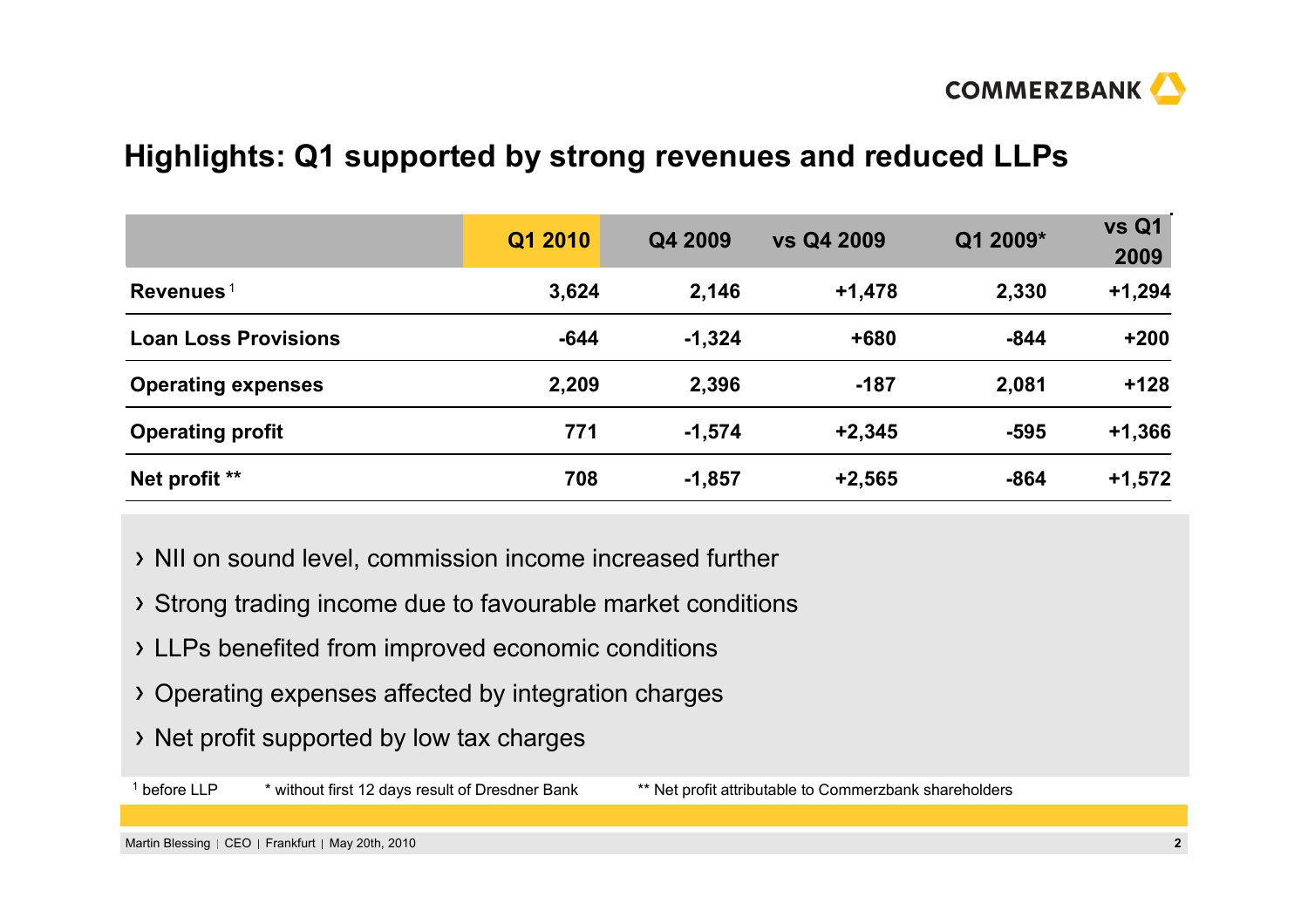

### **Q1 2010 – Core bank continues to be profitable**



Martin Blessing CEO Frankfurt May 20th, 2010 **3**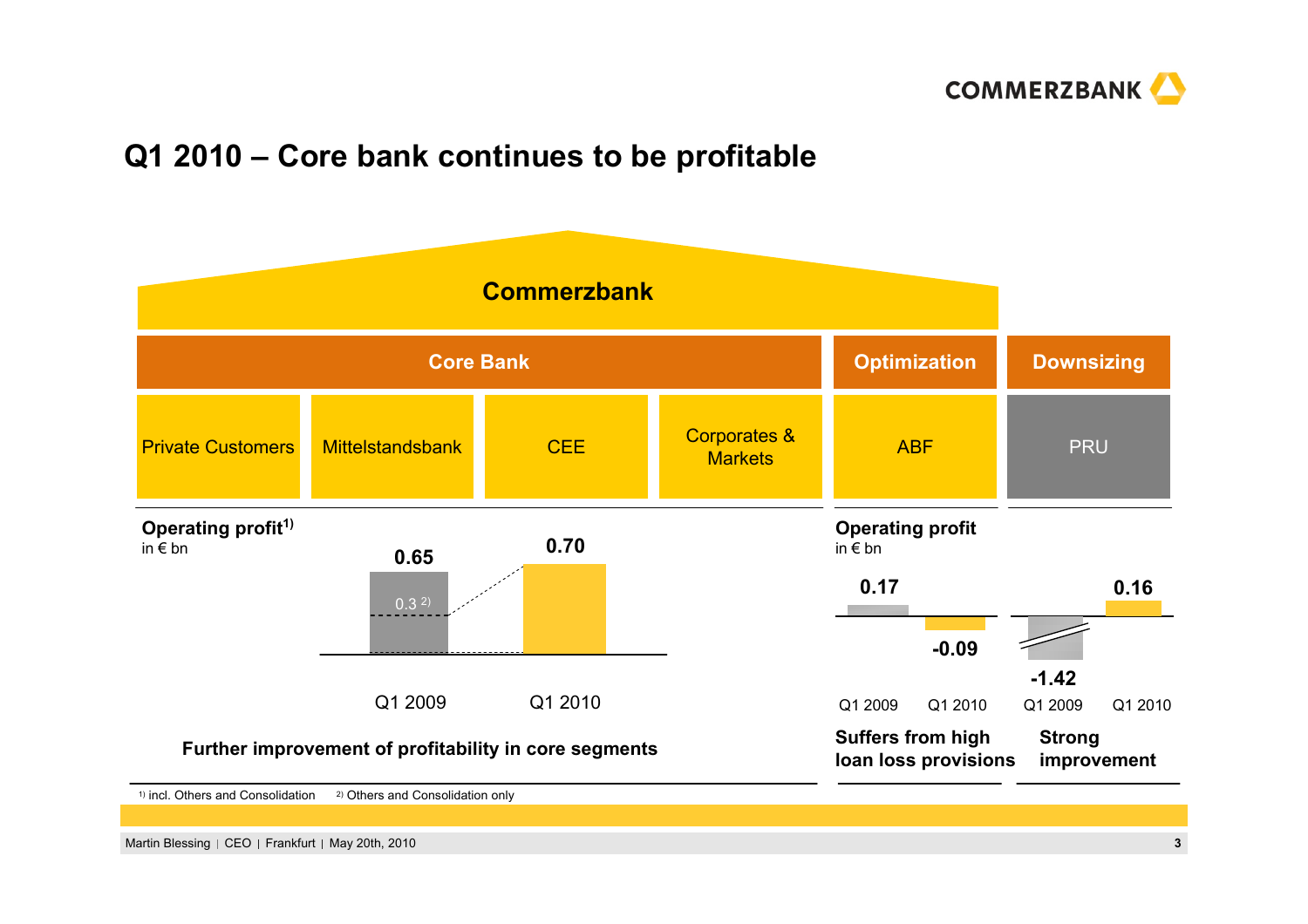

### **Private Clients and Mittelstandsbank profitable despite the crisis**

| <b>Private Clients</b>                                                                                                                                                                                                   | <b>Mittelstandsbank</b>                                                                                                                                                      |  |  |
|--------------------------------------------------------------------------------------------------------------------------------------------------------------------------------------------------------------------------|------------------------------------------------------------------------------------------------------------------------------------------------------------------------------|--|--|
| $\rightarrow$ Solid performance in difficult environment<br>Less revenues due to sale of units in 2009<br>$\sum_{i=1}^{n}$<br>> Stable number of customers 11 million<br>Brand migration has started<br>$\sum_{i=1}^{n}$ | > Strong underlying business<br>> LLPs below previous quarters reflecting<br>Germany's improved economic condition<br>> High commitment to SME lead to stable<br>client base |  |  |
| <b>Operating profit</b><br>in $\epsilon$ m<br>61<br>47<br>42<br>28<br>20<br>Q2<br>Q3<br>Q <sub>4</sub><br>Q <sub>1</sub><br>Q <sub>1</sub><br>2009<br>2010                                                               | <b>Operating profit</b><br>in $\notin$ m<br>320<br>302<br>125<br>78<br>59<br>Q <sub>1</sub><br>Q2<br>Q3<br>Q <sub>4</sub><br>Q <sub>1</sub><br>2009<br>2010                  |  |  |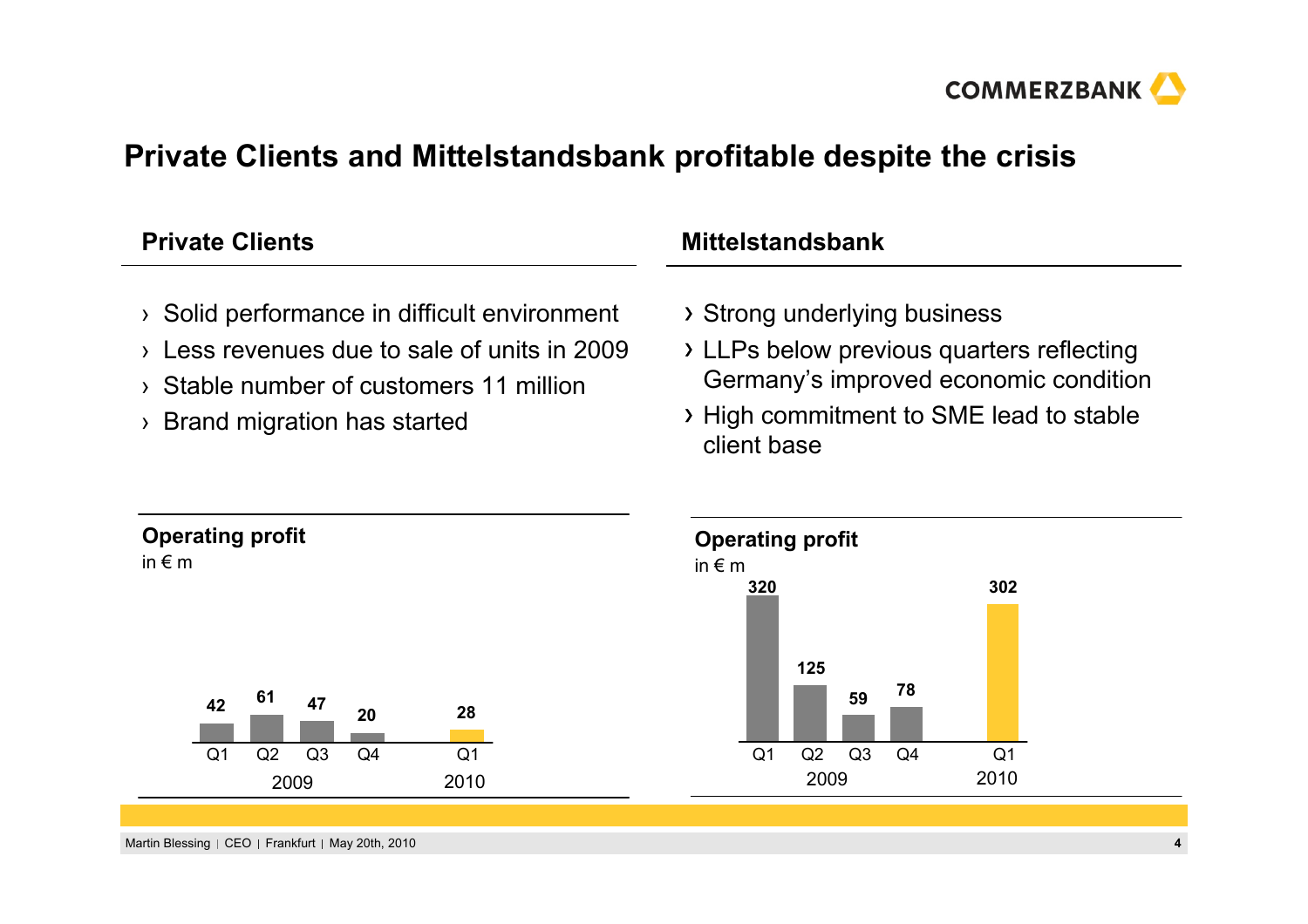

## **De-risking in C&M; demanding environment in CEE**

| <b>Corporates &amp; Markets</b>                             | <b>Central &amp; Eastern Europe</b>                            |  |  |
|-------------------------------------------------------------|----------------------------------------------------------------|--|--|
| > Client centric business-model successfully<br>implemented | > Picture in CEE again mixed<br>> Strong contribution from BRE |  |  |
| $\rightarrow$ De-risking portfolio actively reduced         | > Ukraine affected by ongoing high LLPs                        |  |  |
| $\rightarrow$ Front-office reduction is progressing one     |                                                                |  |  |





#### Martin Blessing | CEO | Frankfurt | May 20th, 2010 **5**

year ahead of schedule

 $\overline{\phantom{0}}$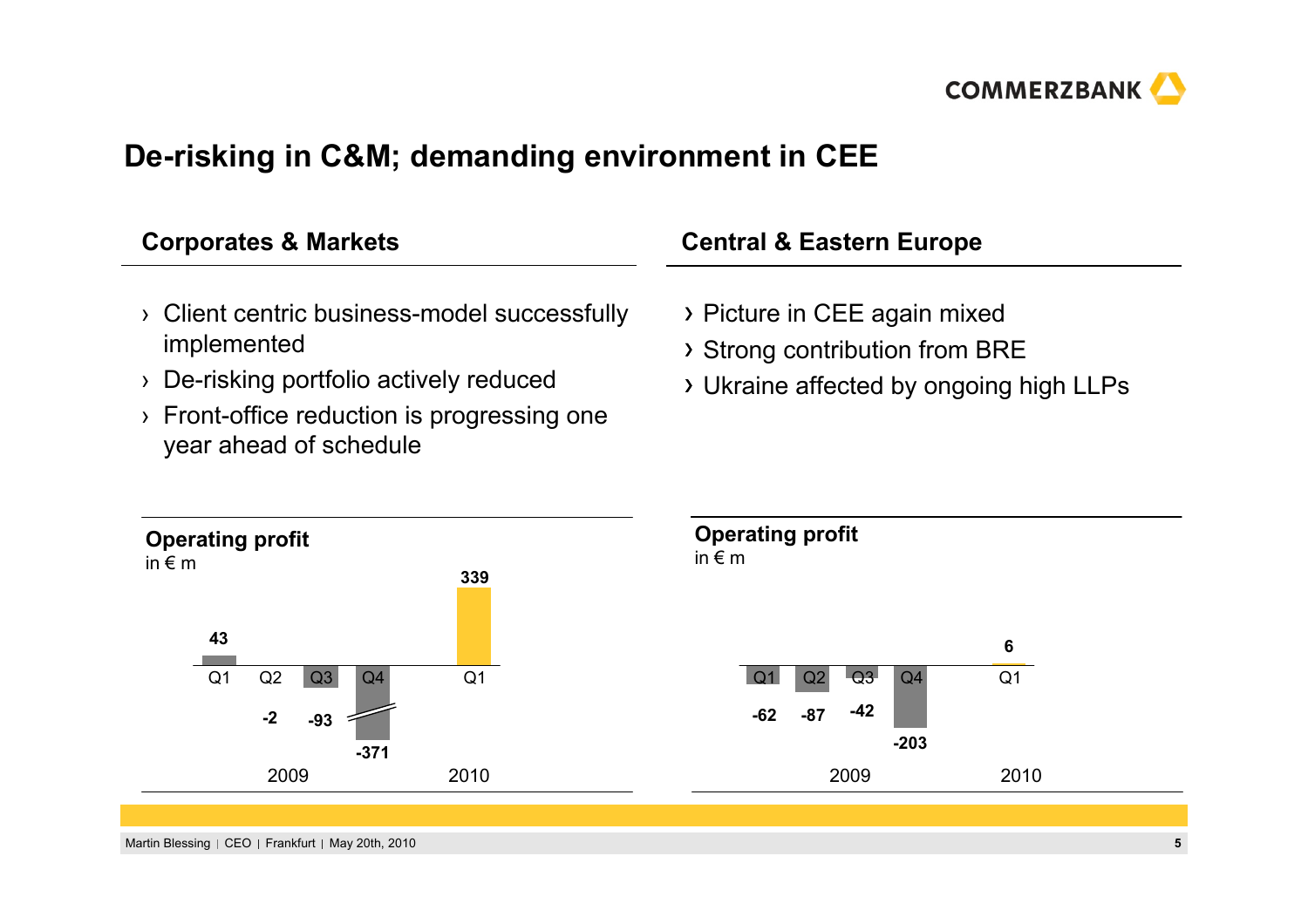

### **Downsizing of ABF and PRU successful**

| <b>Asset Based Finance</b>                                                                                                                                      | <b>Portfolio Restructuring Unit</b>                                                                                                                         |  |  |
|-----------------------------------------------------------------------------------------------------------------------------------------------------------------|-------------------------------------------------------------------------------------------------------------------------------------------------------------|--|--|
| $\rightarrow$ Improved underlying performance<br>>  but again high LLP need<br>> Ongoing cautious view on US CRE<br>> Public Finance book substantially reduced | > PRU benefitting from improved market<br>conditions<br>> B/S reduction by more than 50%<br>> Actively managed and downsized<br>structured credit portfolio |  |  |



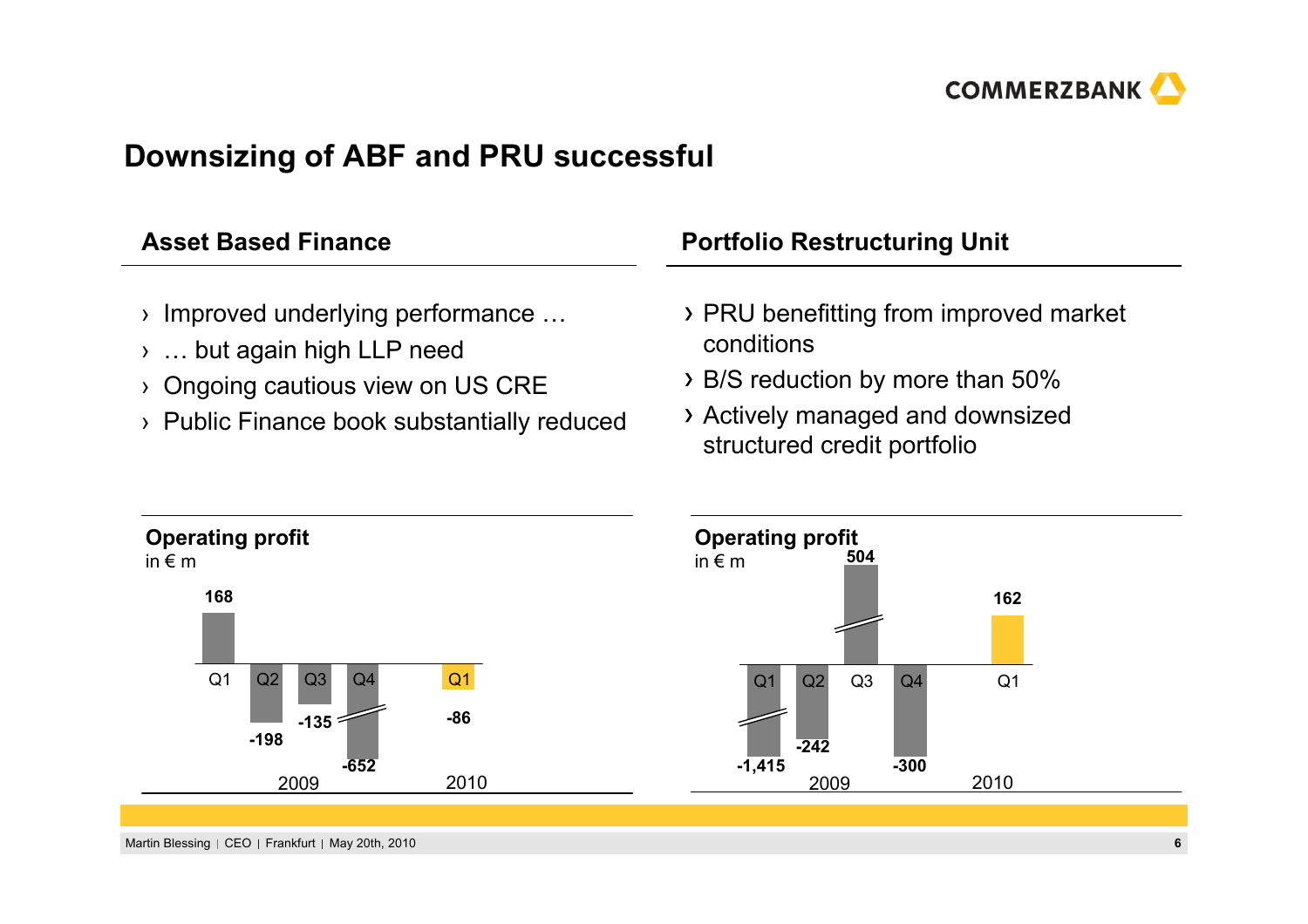

### **Further asset reduction achieved in Q1 2010**



- €1.2bn of high grade ABS sold to reduce volatility and downside potential
- Further reduction of complexity and risk through sale of other ABS positions and bonds
- Structured credit risk exposure has been reduced by 11% since year end 2009

### **Outlook**

- Focus on further reducing complexity
- Operating results highly depending on markets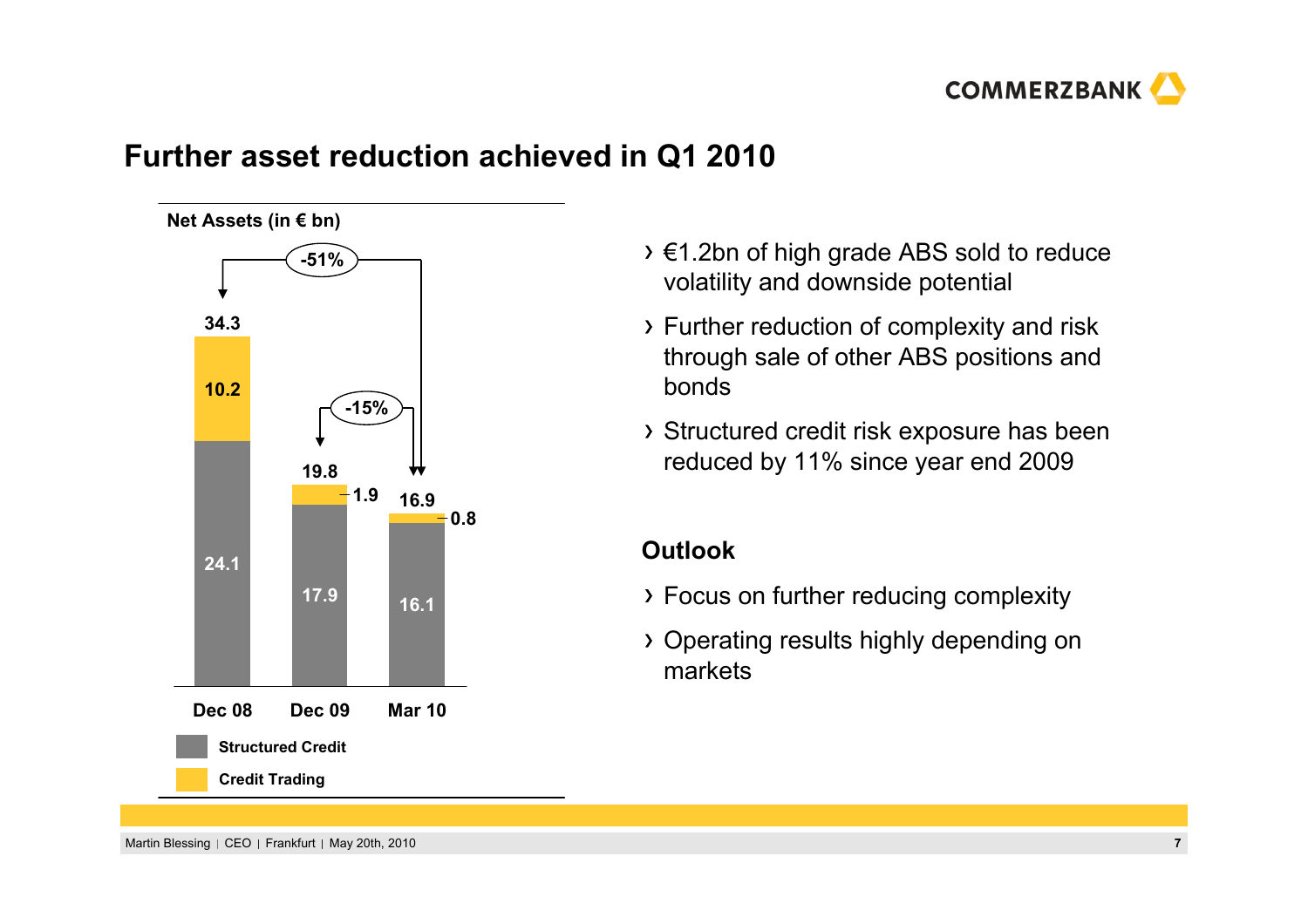

### **Considerably reduced total assets and RWA, sound Tier 1 ratio**



 $1)$  2008 pro-forma 2) w/o Q1 profit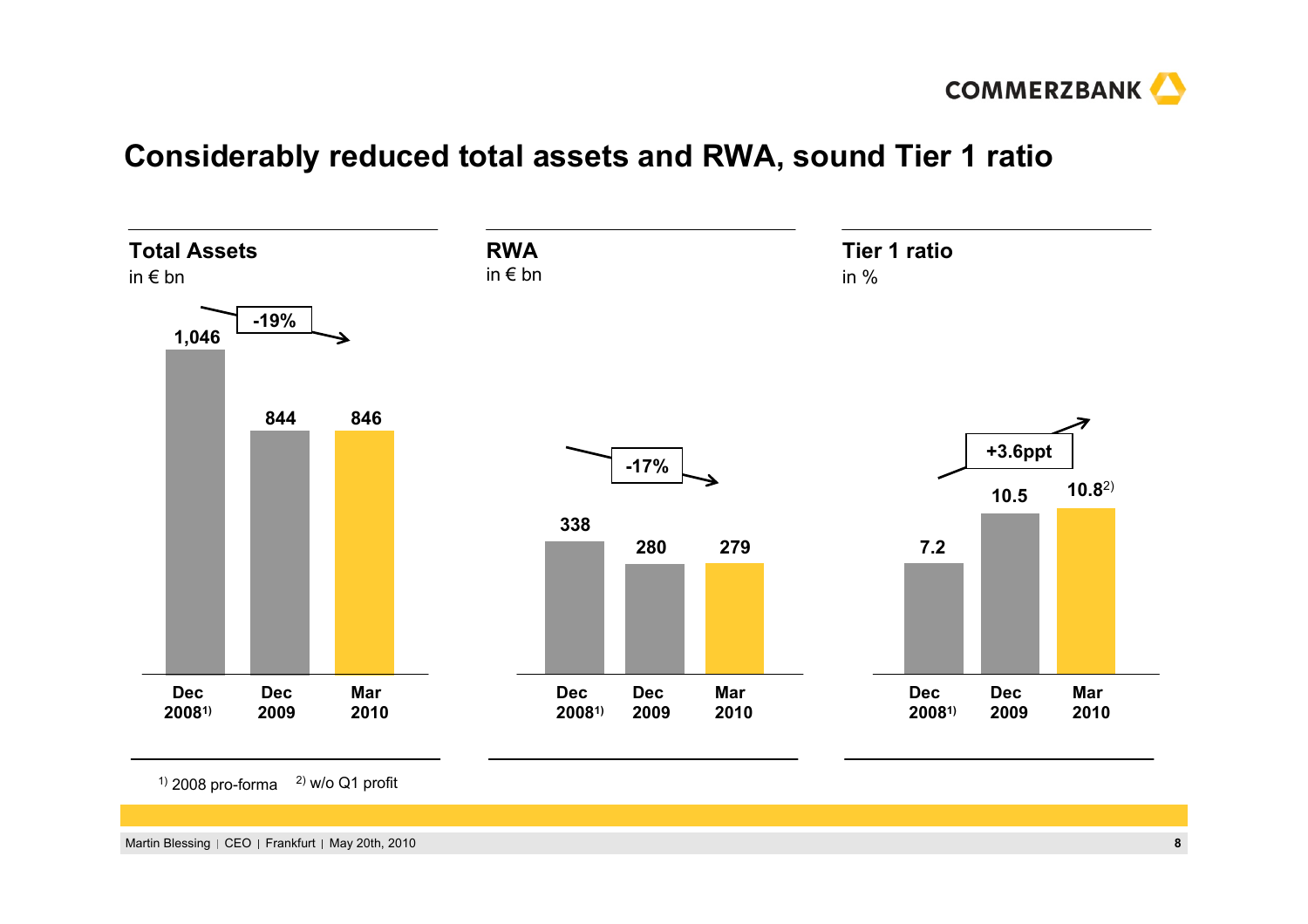

### **2010 funding on track**

#### **Group Capital Markets Funding Total outstandings as of 31 March 2010**



- › Capital markets funding makes up approx. 25% of Commerzbank Group's total liabilities
- › Further reduction of outstanding volume in 2010 as not all maturing bonds will be replaced by new issues

### **2010 Funding Plan: €20 bn, >30% done in Q1**



**Covered Bonds Unsecured Funding**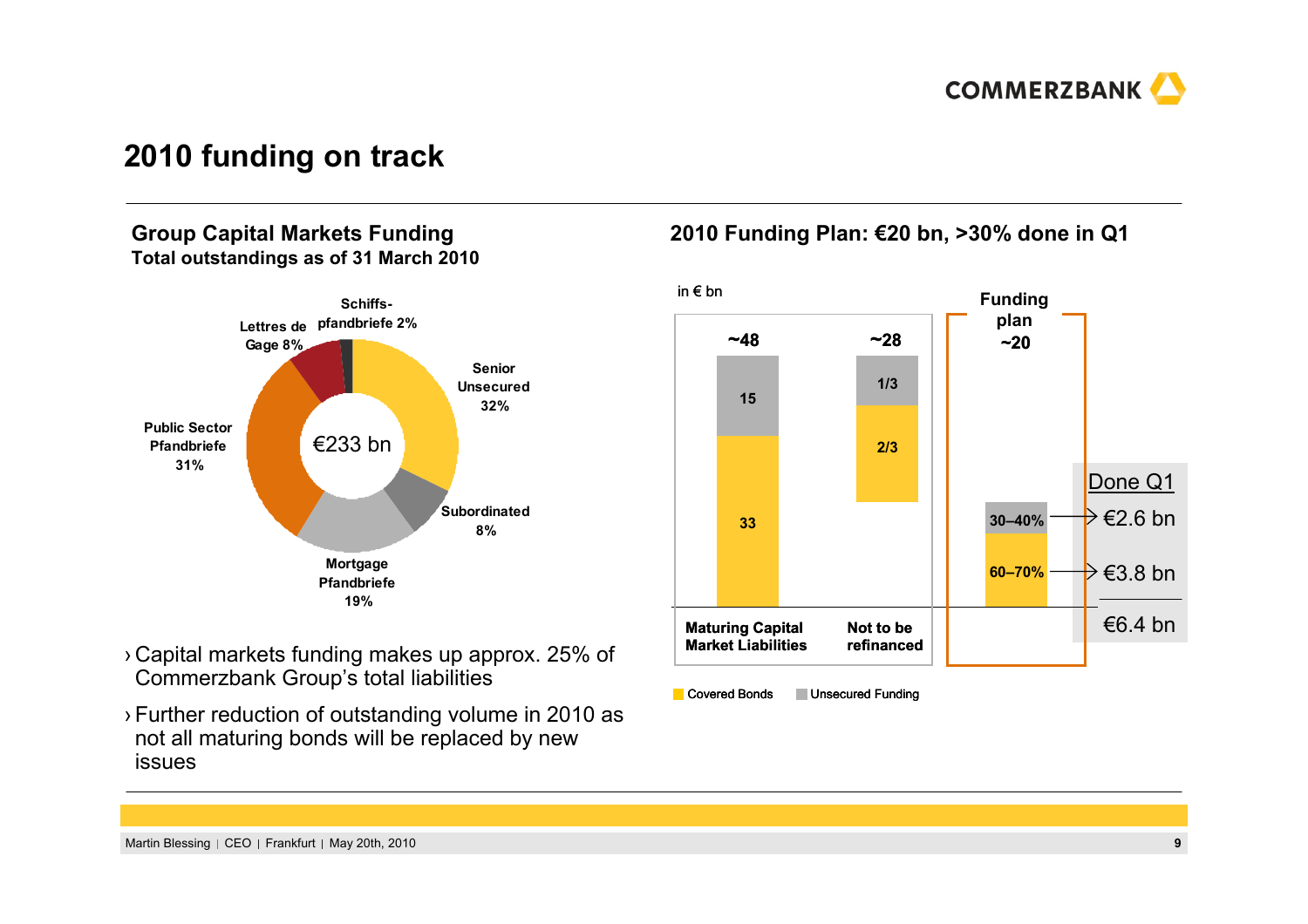

### **Improved economic conditions but level of uncertainty remains**



Impact of regulatory changes (e.g. Basel III and balance sheet tax)



Follow on effects of indebtedness of countries (PIIGS)



Future business model of banks

Martin Blessing CEO Frankfurt May 20th, 2010 **10**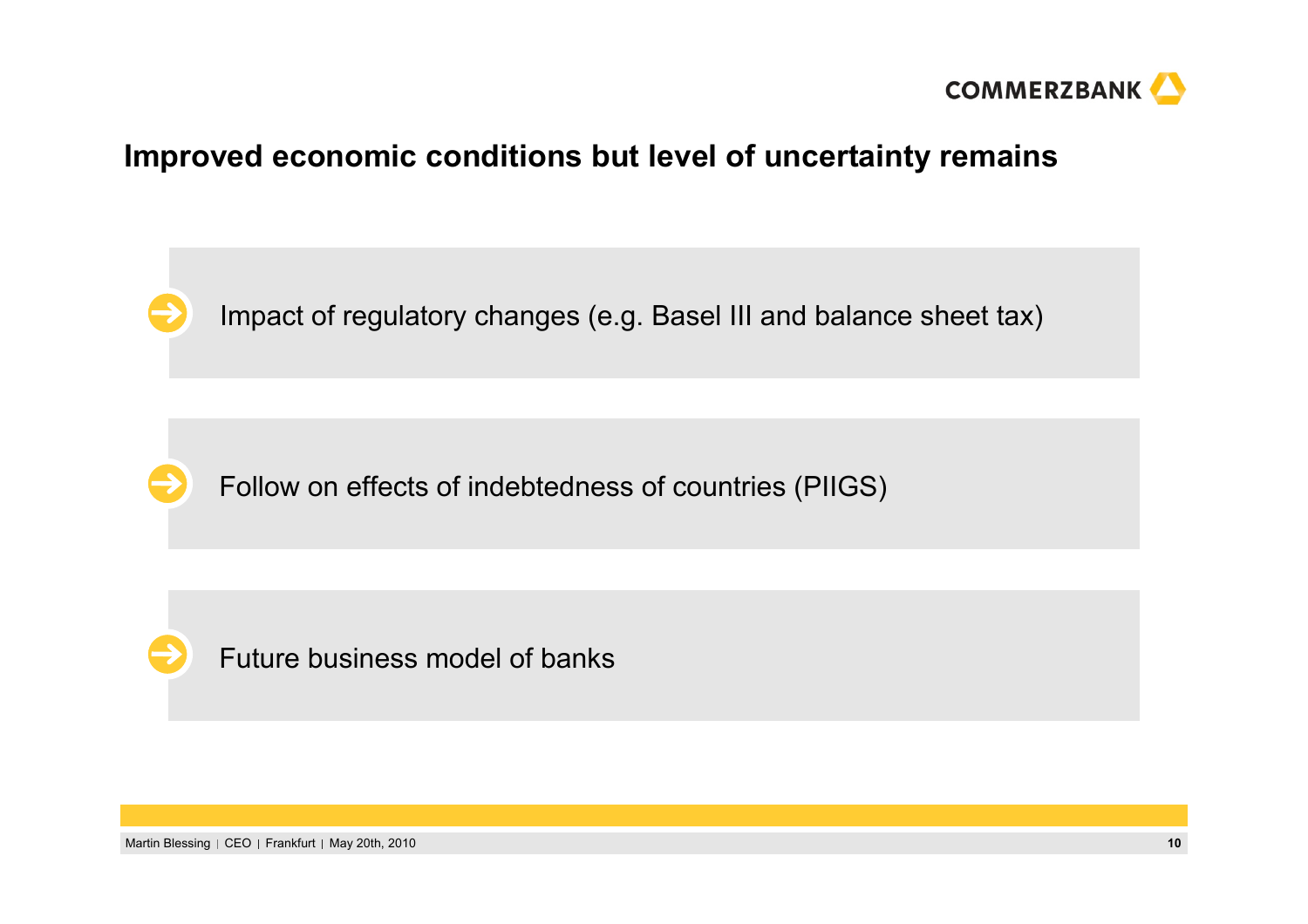

### **2010 – transition to operating profitability**

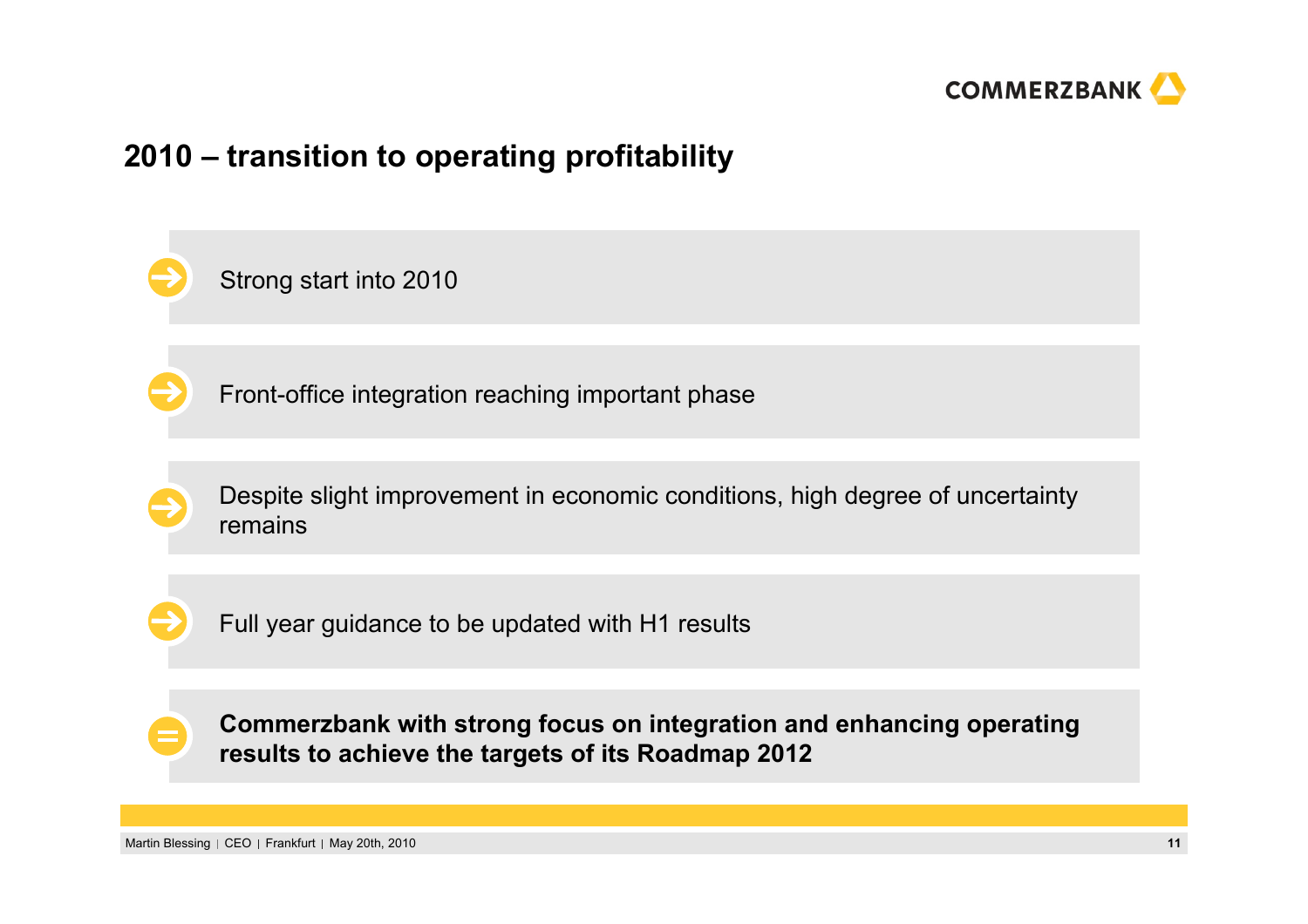

## **Strategic Roadmap 2012 – Group profit target > €4bn**

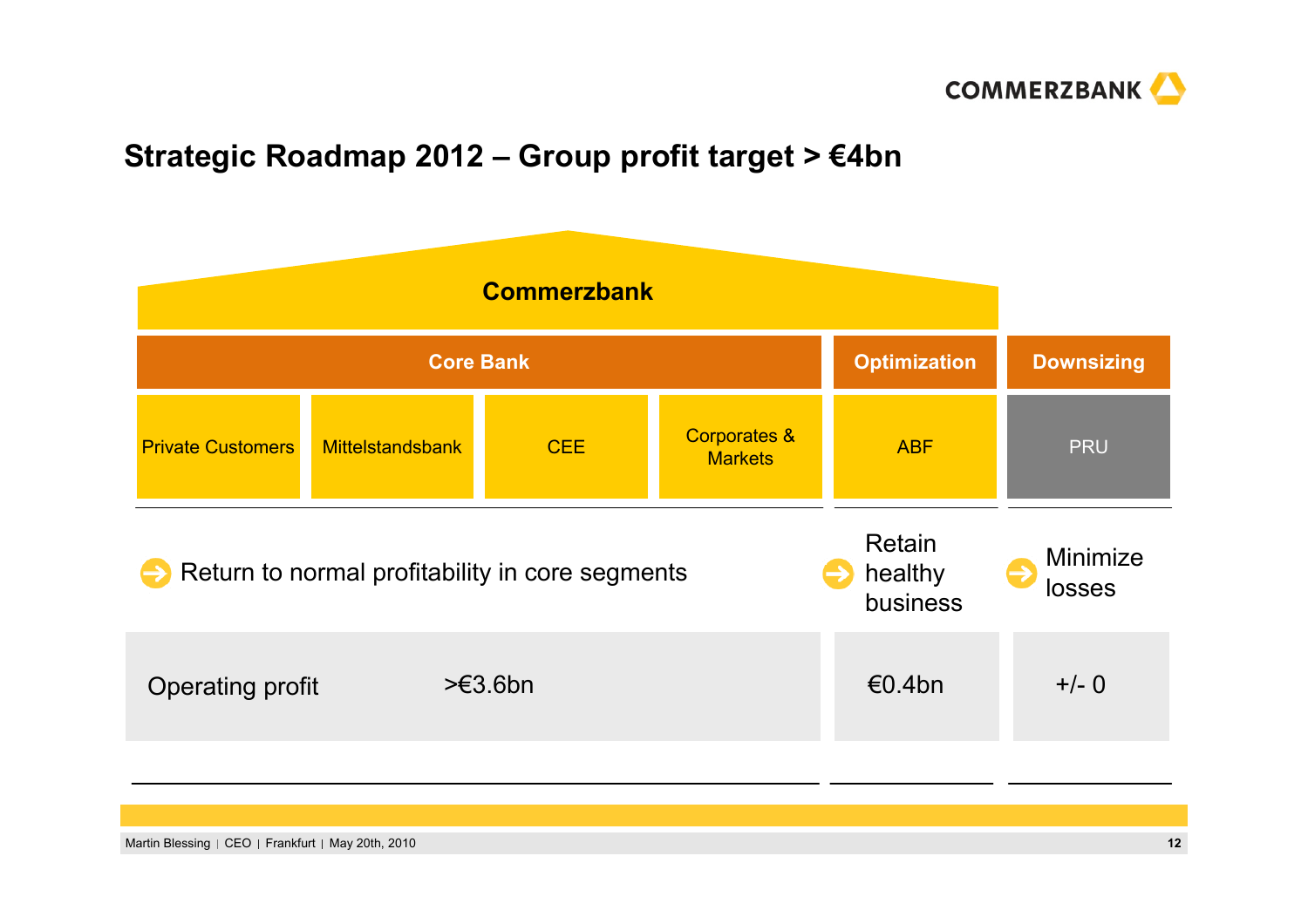

**Notes**

Martin Blessing | CEO | Frankfurt | May 20th, 2010 **13**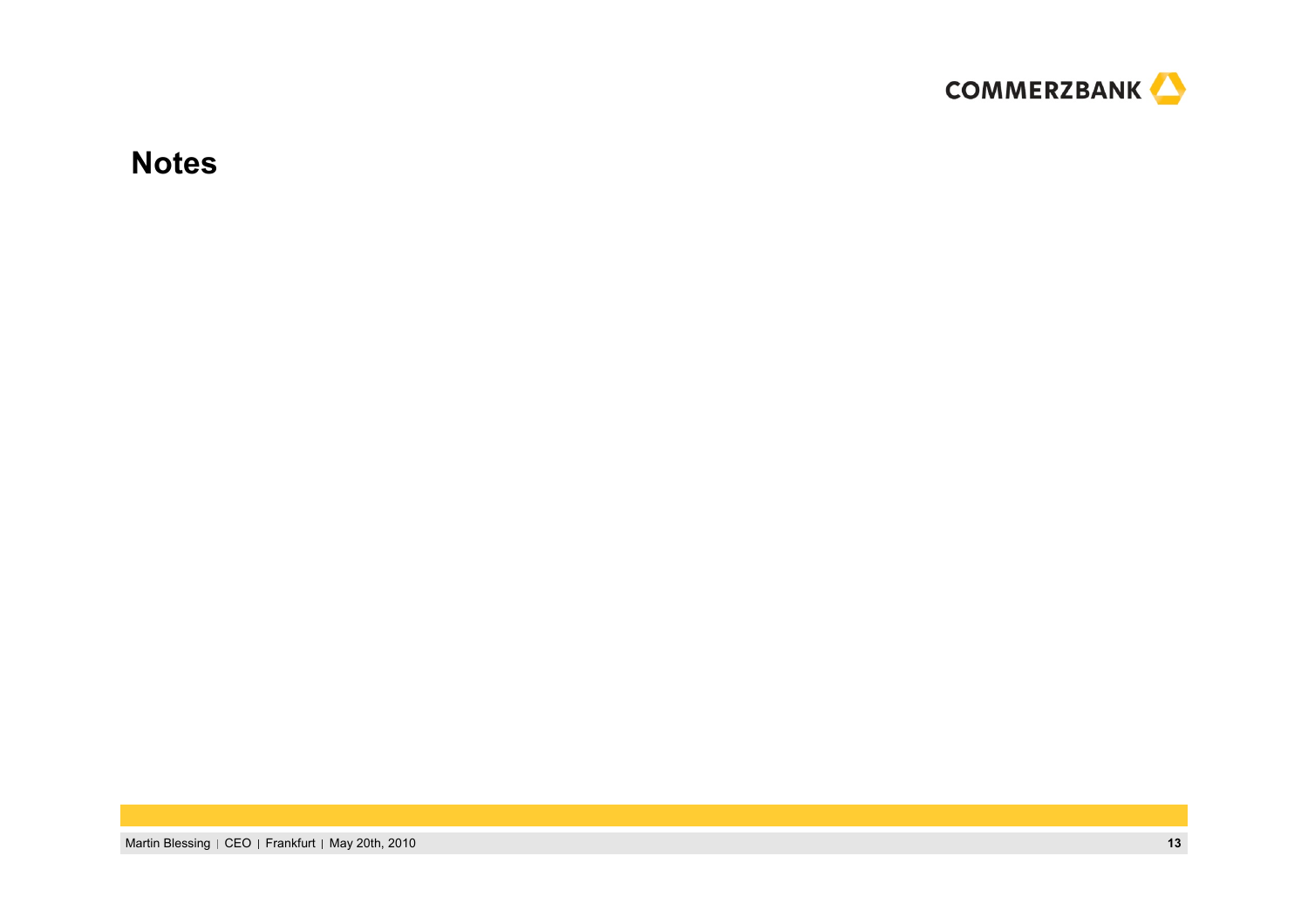

#### **For more information, please contact Commerzbank´s IR team:**

**Jürgen Ackermann (Head of Investor Relations)** P: +49 69 136 22338M: juergen.ackermann@commerzbank.com

**Michael H. Klein** (Head of Equity IR) P: +49 69 136 24522M: michael.klein@commerzbank.com

**Sandra Büschken**P: +49 69 136 23617M: sandra.bueschken@commerzbank.com

**Dr. Frank Grobe**P: +49 69 263 50780M: frank.grobe@dresdner-bank.com

**Ute Heiserer-Jäckel**P: +49 69 136 41874M: ute.heiserer-jaeckel@commerzbank.com

**Simone Nuxoll**P: +49 69 136 45660M: simone.nuxoll@commerzbank.com

**Stefan Philippi** P: +49 69 136 45231M: stefan.philippi@commerzbank.com

**Christina Perić** (Assistant) P: +49 69 136 22255 M: christina.peric@commerzbank.com

#### **Equity IR Financial Reporting / Fixed Income Strategic Research**

**Klaus-Dieter Schallmayer** (Head of FR/FI) P: +49-69 263 57628M: klaus-dieter.schallmayer @dresdner-bank.com

**Wennemar von Bodelschwingh** P: +49 69 136 43611M: wennemar.vonbodelschwingh @commerzbank.com

**Michael Desprez** P: +49 69 263 54357M: michael.desprez@dresdner-bank.com

**Karsten Swoboda**P: +49 69 136 22339M: karsten.swoboda@commerzbank.com **ir@commerzbank.com www.ir.commerzbank.com**

**Dirk Bartsch** (Head of Strategic Research)  $P: +496913622799$ M: dirk.bartsch@commerzbank.com

**Markus Bär**P: +49 69 136 43886 M: markus.baer@commerzbank.com

**Ulf Plesmann**P: +49 69 136 43888 M: ulf.plesmann@commerzbank.com